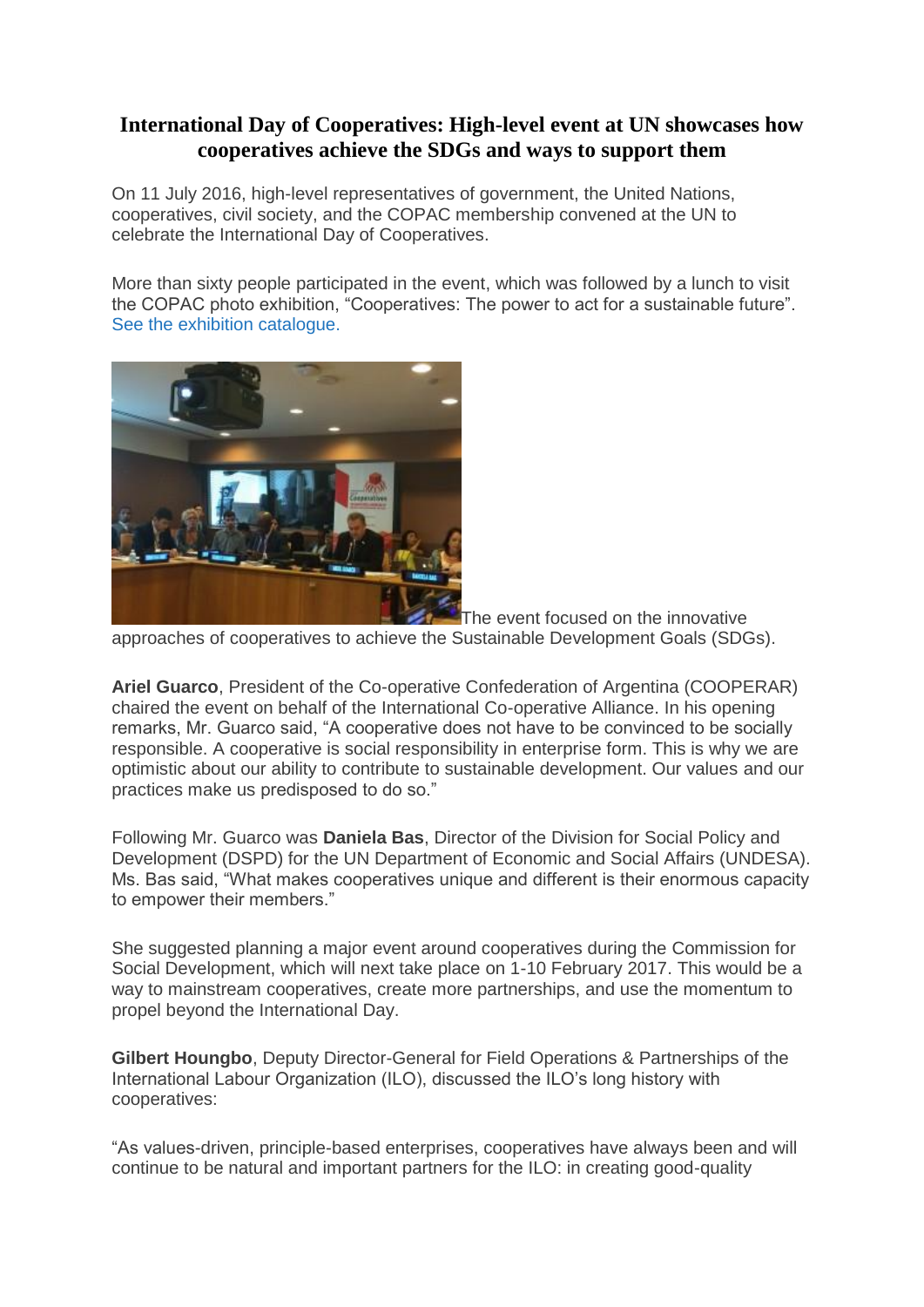employment, in providing social protection for their member-owners and communities, and in giving voice and representation to those who have often found themselves excluded from democratic decision-making."

**Mahmoud Mohieldin**, Senior Vice President for the 2030 Development Agenda, United Nations Relations, and Partnerships of the World Bank Group, highlighted the importance of data, implementation, and finance to achieve the SDGs.

"As we search for innovative solutions to today's development challenges, we should consider what the cooperative movement can offer. That means not only greater economic inclusion, higher agricultural productivity, strengthened foo security, and financial stability, but also lessons concerning responsible and sustainable business practices, corporate governance, and community relations," said Mr. Mohieldin.

Government officials then took the floor to share national perspectives. His Excellency **Sadique Kebonang**, Assistant Minister for Investment, Trade, and Industry in Botswana, said, "Cooperatives in Botswana are used as an engine for economic growth, poverty eradication, and employment creation…The Department of Co-operatives has therefore developed the Co-operative Transformation Strategy for Botswana which came into effect in 2013, with a view to resuscitate, revamp, and re-direct the development of co-operatives into globally competitive businesses."

His Excellency **Sebastiano Cardi**, Permanent Representative of Italy to the UN, said, "The Italian government is deeply committed to further strengthening cooperatives and the social economy." He noted that there are 80,000 cooperatives in Italy, that 30 of the 100 largest companies are cooperatives, and that cooperatives have a higher rate of employment than the domestic employment rate.

His Excellency **Sukhbold Sukhee**, Permanent Representative of Mongolia to the UN, said during his remarks, "The most common challenges for further development of cooperative enterprises, such as limited access to credit and markets and lack of skilled human and technology resources, need to be further addressed. A better partnership of cooperatives with public, private and non-governmental entities has been considered as a necessary condition for success."

His Excellency **Martín Garcia Moritán**, Permanent Representative of Argentina to the UN, then took the floor. "In Argentina, cooperativism has been a part of the solution and response to the challenges of our national history," he said. "For the 2030 Agenda, the State should provide a vision for leadership. But the government can't do it alone. Implementation requires the active participation of all stakeholders, who need to invest their creativity and innovative capacity into finding solutions."

Ms. Bas moderated the next session, "Cooperative solutions: Examples of innovation in achieving the SDGs." She first addressed **Sonia Maria Dias**, Waste Sector Specialist for Women in Informal Employment: Globalizing and Organizing (WIEGO), who used the example of waste pickers' cooperatives in Brazil to show how cooperatives offer decent work and empower women.